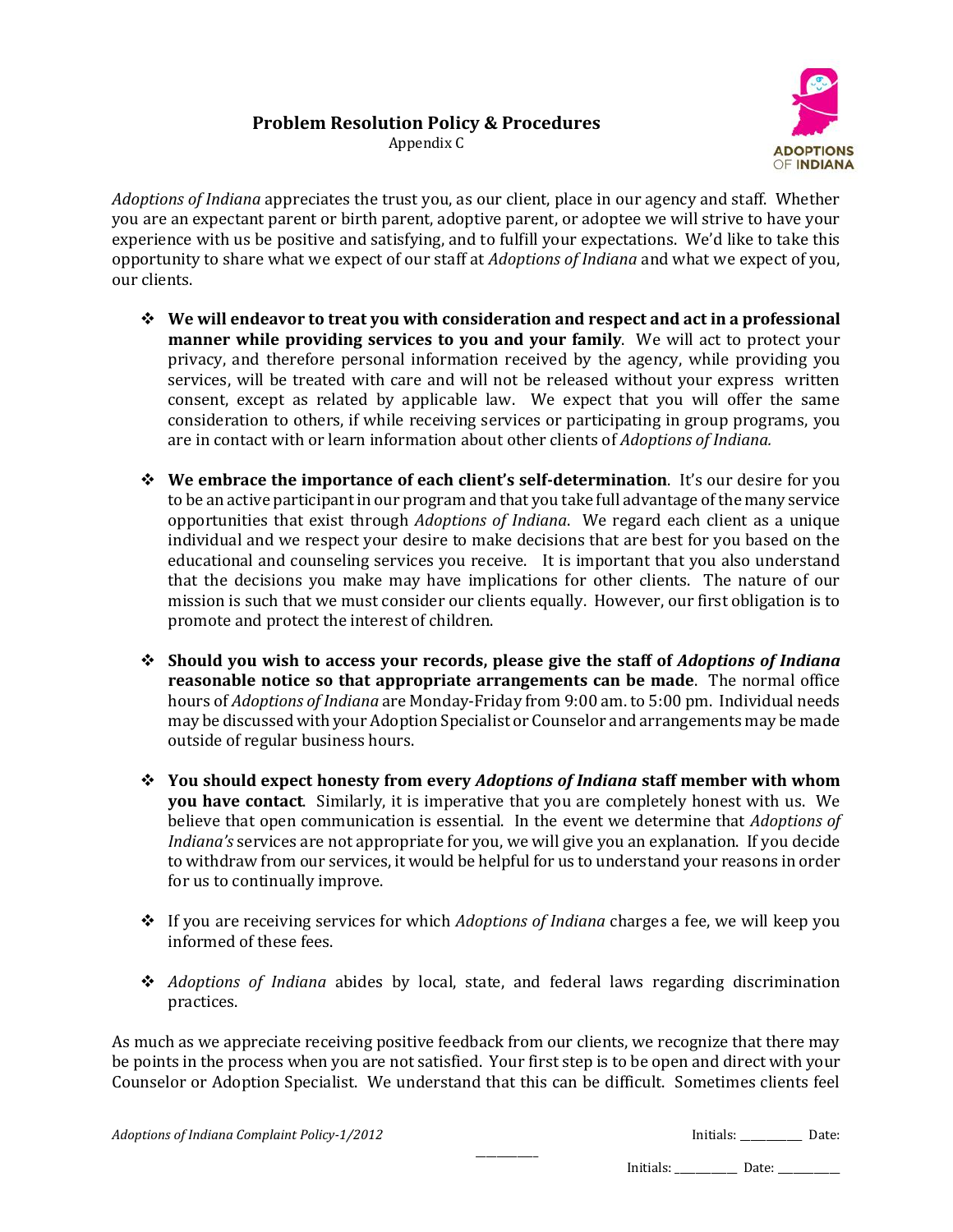that they will be penalized for raising concerns or complaints. In fact, we value your feedback and we pledge to use it constructively.

- 1. When you have a concern you should share it with your Counselor or Adoption Specialist. If you are more comfortable sharing your concern with *Adoptions of Indiana's* Supervisor you may certainly do so. Please know, however, that it is our practice at *Adoptions of Indiana* to keep all lines of communication open. Thus, you should expect that the Supervisor will share your concern with your Counselor or Adoption Specialist. Open discussions can often address the concern and resolve the issue satisfactorily. If, however, you are not satisfied with the outcome after these discussions, you may initiate a formal Problem Resolution Process.
- 2. When beginning the formal Problem Resolution Process, take the time to describe, in writing, the nature of your concern and forward it to the Executive Director of *Adoptions of Indiana.* The Executive Director will initiate an investigation of your complaint within 2 business days upon receipt of the complaint. The Executive Director will share your complaint with your Counselor/Adoption Specialist involved and their Supervisor and discuss your concerns and determine whether correctable action is indicated. You may be asked to meet with your Counselor/Adoption Specialist, their Supervisor, and the Executive Director.
- 3. We will endeavor to expedite this process but the actual amount of time it takes depends on a variety of factors including the availability of all the staff members involved, but in no event will it be longer than 10 business days unless extenuating circumstances exist which require additional time for resolution. If this should occur, you will be notified by day ten that additional time is required to fully investigate the issue.
- 4. If you continue to be unsatisfied with the suggested resolution you agree to cooperate in using mediation and binding arbitration in an attempt to resolve differences between *Adoptions of Indiana* and yourselves. In the event of such a dispute, we agree to submit the dispute to facilitative mediation. We agree to use the services of a mediation program located in Hamilton County, Indiana and mutually acceptable to *Adoptions of Indiana* and to us. We further agree to pay one-half of the fees and expenses of any such mediator. We agree to participate fully in the mediation process in a good faith effort to resolve our differences with *Adoptions of Indiana.*
- 5. In the event that the mediation process does not resolve our dispute with *Adoptions of Indiana,* we agree that the sole and exclusive method for resolving the dispute shall be binding arbitration in accordance with this paragraph. The arbitration shall be governed by and conducted in accordance with the arbitration rules of the American Arbitration Association. Unless we and *Adoptions of Indiana* agree otherwise, the arbitration will be conducted in Hamilton County, IN. We agree to pay one-half of the arbitrator's fees and expenses. The award of the arbitrator may be enforced by any court of competent jurisdiction. We agree to keep the arbitration, and any information that is disclosed during the course of the arbitration proceedings strictly confidential.
- 6. *Adoptions of Indiana* will keep record of the complaint and its resolution. The Executive Director will be responsible for reporting on the nature of the complaint and the resolution at the Agency's next Board of Director's meeting.

| Adoptions of Indiana Complaint Policy-1/2012 | Initia |
|----------------------------------------------|--------|
|                                              |        |

*Adoptions of Indiana Complaint Policy-1/2012* Initials: \_\_\_\_\_\_\_\_\_\_\_\_ Date:

Initials: \_\_\_\_\_\_\_\_\_\_\_\_\_\_\_ Date: \_\_\_\_\_\_\_\_\_\_\_\_\_